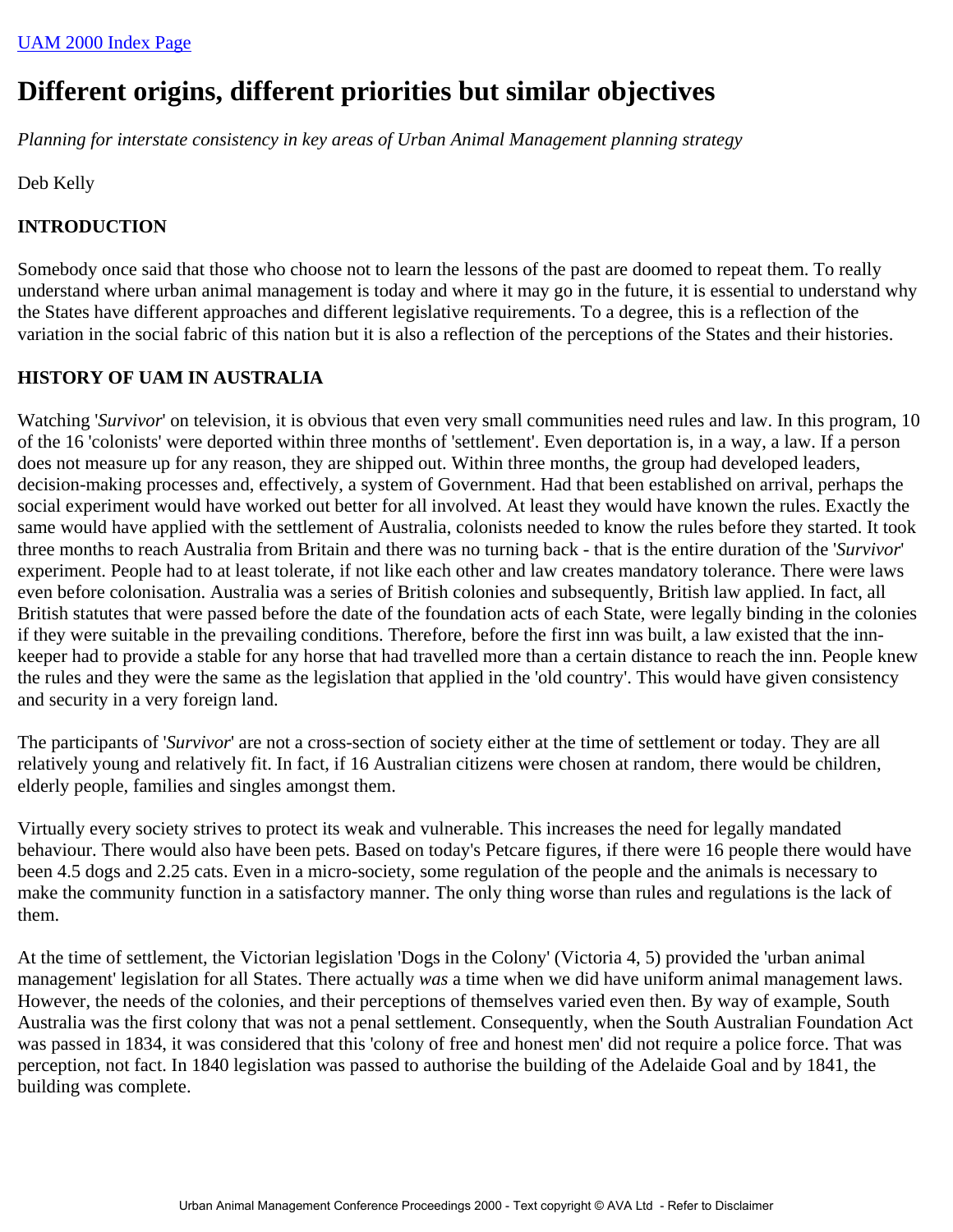Given that each State had pre-existing legislation addressing animal control, there must have been some real or perceived inadequacy in the British law for the States to bother repealing it and introducing their own legislation. By 1851, South Australia had the Dog Act, by 1866 the New South Wales Government had enacted the *Dog and Goat Act* yet it was not until 1883 that Western Australia introduced their *Dog Act.*

The South Australian legislation required registration of dogs but not tags. However, dogs did have to wear collars. The Act was changed ten years later.This divided the State into districts and appointed the first dog registrars.

Given that dog control legislation was introduced less than 20 years after colonisation, dog control must have been a high priority issue in the colony. Perhaps it evoked the same community interest and emotion that it does today. Registration disks were not introduced for another 25 years. Like the original legislation, the form was amended less than ten years after the introduction of the concept. It is ironic that the colony which was to be a classless society of 'free and honest men' was the first to have a structured professional police force (appointed two weeks after proclamation); had the first High Constable of police dismissed for 'selling sly grog'; and was the first colony to register and control dogs.



*Figure 1 - 1861 Gazettal of amended South Australian Dog Act*

The irony is compounded when one considers that one of the original proponents of this social experiment, namely Edward Gibbon Wakefield was in prison at the time. Such is the difference between perception and reality.

#### **REASONS FOR INTRODUCING UAM LEGISLATION**

Given all the issues facing the new colonies, dog control was surprisingly high on the political agenda even then. The issues of 150 years ago are basically the same as today, namely:

- protection of stock;
- public nuisance;
- human health and safety;
- identification and registration;
- property rights the right to dog ownership;
- environmental impact; and
- animal welfare.

Environmental impact and dog welfare were issues that should have been considered even then, but they were not thought to be important and certainly did not raise sufficient concern in the general public to warrant legislation. Each of the States seemed to identify one of these issues as the trigger to abandon the British law and introduce their own. In Queensland stock attacks appear to be the trigger (the precursor to the Rural Lands Protection Act), in South Australia public nuisance and safety (Dog Act) and in New South Wales it was ownership rights and responsibilities (Dog and Goat Act).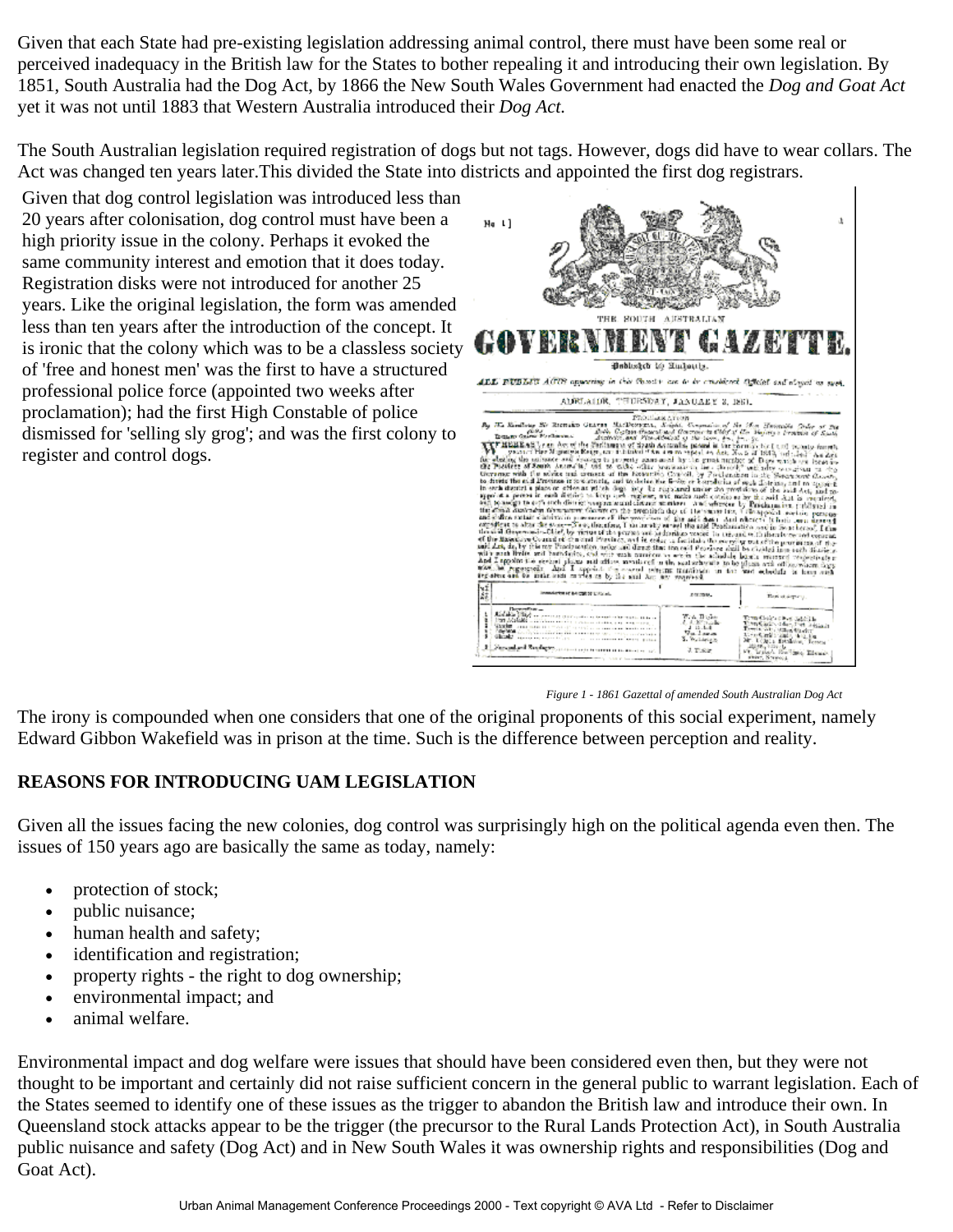The 1861 South Australian legislation clearly shows its intent as 'An Act for abating the nuisance and damage to property occasioned by the great number of Dogs which are loose in the Province of South Australia'. Really, even today, an individual's own dogs, children (and possibly goats) are assets but other people's tend to be liabilities. As each State developed legislation for differing reasons, it is not surprising that the provisions of the Acts were different. Some States chose to include most or all of the provisions under the Local Government Act, as Councils were the main enforcement bodies (Northern Territory and Queensland), others decided to introduce specific legislation. The manner of the legislation was not as critical as the restrictions it contained. If the law met community needs, it served every purpose intended.

There was no need for consistency. People did not move between colonies and animals did not stray that far. To suggest that each colony needed to consider the legislation of the others before enacting their own laws would be as absurd as saying that Norwegian law should have some bearing on Australian legislation today.

Norway exists but it is not a major factor in domestic issues such as animal management. Similarly, 150 years ago, what happened in one colony had little or no influence on the others.

It is important to realise that we did start off with the same legislation but each State Government amended it to meet the needs of their own community. When the Australian Constitution was introduced in 1901, the States decided which powers they wished to devolve to the Federal Government.



By this time, the country was a bit more unified and the States realised that certain functions could be performed better as a unified group than individually. Any powers that were not specifically transferred to the Federal Government automatically remained within the authority of the States. Those functions that were transferred were issues such as defence, trade and importation restrictions. State pride had developed well before this time and each State would defend its right to govern its own people in a manner consistent with local needs.

## **THE SITUATION TODAY**

Basically, the primary consideration of each State Government remains the need to serve the electorate, that is their own State. Those needs still vary around the country as does the perception and priorities of issues. Exactly the same reasons for legislation exist as they did 150 years ago, namely:

- protection of stock;
- public nuisance;
- human health and safety;
- identification and registration;
- property rights the right to dog ownership;
- environmental impact; and
- animal welfare.

Today, fortunately, environmental impact and animal welfare are considered to be important and to justify legislative intervention but overall, the drivers for urban animal management have not changed. Examining the old statutes, it is amazing how little has really changed. There was an Act in South Australia attempting to resolve the issue of the location of telegraph poles.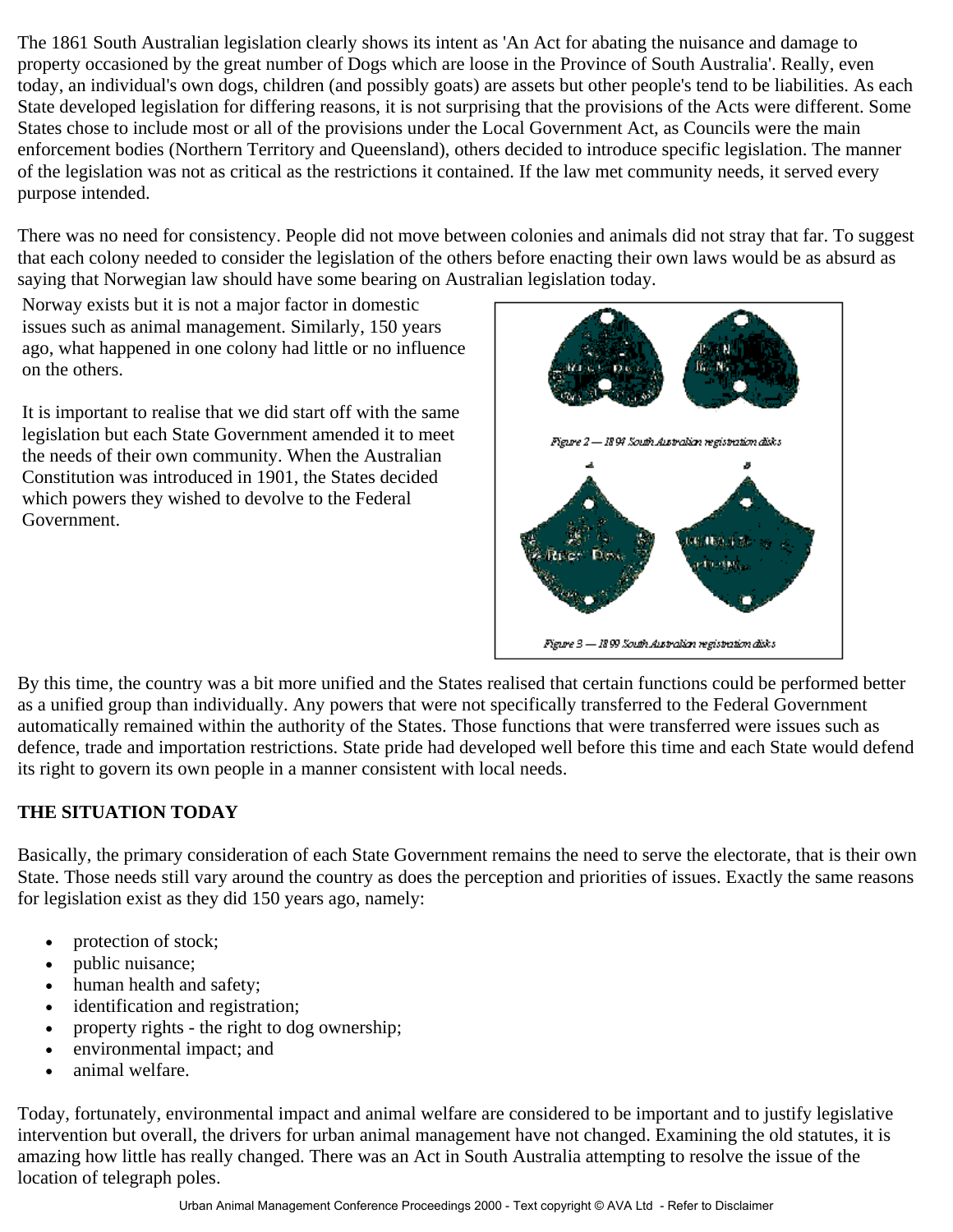Swap the words 'telegraph poles' for 'mobile phone towers' and the similarities are obvious. The Vagrant and Gamblers Act was passed in the mid 1880s. We are still grappling with these issues and probably are not much closer to their resolution. (As an aside, under this legislation, any property held by a vagrant was, by law, not owned by that person and could be confiscated by the State!)

## **OBJECTS OF AUSTRALIAN LEGISLATION**

Every Act of Parliament has a 'Short Title' which is the name of the Act, and a 'Long Title' or 'Objects' which briefly describe what the Act is designed to achieve. A comparison of the objects of urban animal legislation around the country highlights the similarities of intent behind the legislation. Such words as:

- keeping and control;
- identification and regulation;
- duties and responsibilities of owners;
- management of feral and nuisance domestic animals; and
- obligations and rights of persons in relation thereto (keeping of dogs).

All demonstrate a similar thrust. The property rights of a person to keep a pet tend to be addressed in other Acts dealing with the possession of property. It is interesting that only Western Australia specifically mentions 'rights' in the objects of the Dog Act. The other jurisdictions only discuss responsibilities and powers.

## **SO WHAT HAS CHANGED?**

Probably the most significant change is that today, animals and their owners do move between the 'colonies' far more often and far more quickly than they have in the past. Improved communication allows the States to keep in touch and to know what each other are doing. The tyranny of distance is no longer a tyranny.

Today, it is necessary to start to think of the whole nation as a single 'colony' divided into States. We still do not need identical laws but it is important to consider the requirements of all States when considering legislation for one. Administrative practices can be as important as legislative provisions in ensuring that we work together to achieve the best results possible. An obvious example is the training of animal management officers. Although the legislation that authorises their actions differs around the country, the actual day to day tasks performed are fundamentally similar. Training which ensures that these functions can be performed in a safe and professional manner is a priority to all jurisdictions and it always has been a priority of the community. Now, with the ability to move around the country, it is important that the skills learned and the qualifications achieved are transferable. A transferable curriculum requires that the States agree on a set of core competencies comprising about 80% of formal training. The remaining 20% should reflect local conditions and issues. This will necessitate cooperation between all levels of Government and the officers themselves to define what the common factors are, yet allow the States to deliver courses with the individuality to ensure they are relevant to the officers and the community they serve.

Identification and mutual recognition of registration also need to be considered. Families are transferred interstate on a regular basis and they take their pets. The identification and registration methods used must at least be readable in their new State. Perhaps even more important is the cross-border identification of dangerous dogs. If any jurisdiction contemplates or implements a system of life-long registration, the ramifications of people moving interstate must be considered. Would a refund be provided? Would the new home State recognise the registration device? Would the owner be disadvantaged or conversely would the new council be able to locate the owners if the dog were lost or at large. It is important that these issues be considered and resolved before any such system is implemented. This becomes even more crucial if the dog has been declared dangerous. The new council must have access to information relating to the background of the animal.

There are financial benefits in cooperation as well. Each jurisdiction has spent significant, though probably inadequate, amounts of money on community education programs relating to domestic animals. Though the details of the programs differ, the underlying principles are identical - think, consider your neighbours, understand the behaviour and needs of companion animal and be nice - would cover the majority of what we are all trying to get across.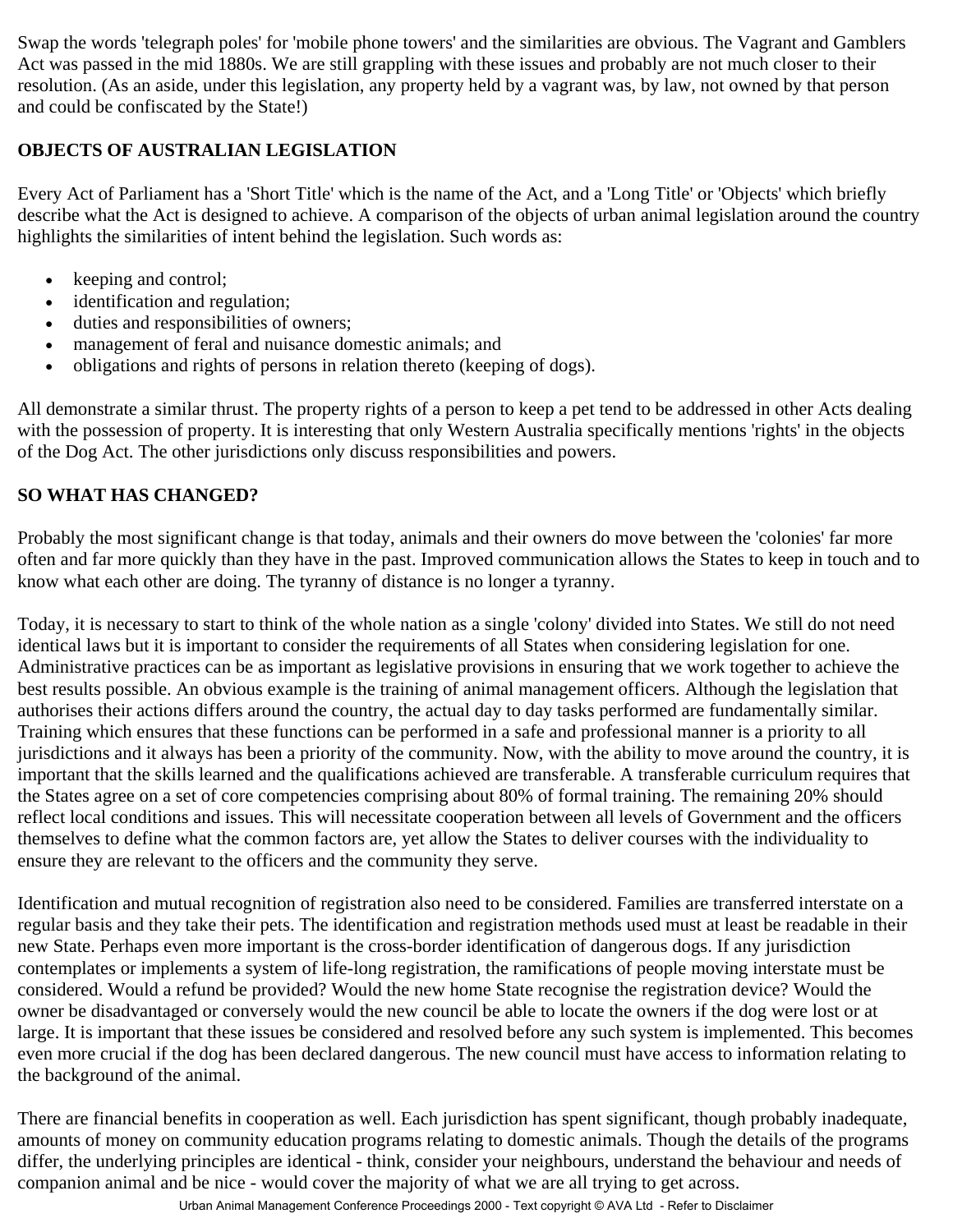Yet we independently develop different programs to achieve this end. If we could all plagiarise the best in the nation, improve it and then make it available to everybody else at no charge we would all be better off. The effectiveness of the programs would increase and the cost would decrease correspondingly. Each jurisdiction could make minor changes to such a package according to give it a flavour and to ensure it meets community needs.

## **THE NEED FOR INCONSISTENCY**

Just as 150 years ago, the colonies did not have identical priorities and legislative provisions, the States today vary in the directions they wish to take. Legislation that is appropriate and acceptable in one State may be either unreasonable or unenforceable in other jurisdiction. Absolute legislative consistency tends to result in law that is not really suitable for any of the States and amendments become extremely difficult and cumbersome when every State has to agree on what those changes will be. There are exceptions. The Road Traffic Acts around the country are rapidly becoming absolutely consistent. Given the number of interstate road trains and passenger vehicles, this is in the public safety interests of all jurisdictions. Similarly, the Biological Control Act must be consistent in all States. This legislation prevents the introduction of exotic micro-organisms into Australia without the consent of all jurisdictions. At Federation, the States did not contemplate the deliberate importation of microbes yet today, this is an issue in which we all take a vital interest. Clearly, if a microbe is introduced into one State, it has the potential to impact on the whole country.

This could be positive (eg Calici virus in rabbits) or negative so all Governments must collectively weigh up the risks and potential gains and make a decision. The security of the nation is dependent on this level of cooperation and often the decisions are not easy.

By far the majority of legislation does not have to be identical to be functional. The law merely has to suit the needs of the 'colony' for which it is designed. The differences between State laws should be identified and justifiable in terms of the community interest. A limitation on the number of dogs held may be quite appropriate in some locations but totally unjustifiable in others. Similarly, a requirement to impound stray cats may be reasonable in some urban situations but it would be ridiculous in rural Australia. The law must be relevant to the community to which it applies and enhance the quality of life of people and animals who make up that community.

Just as it did 150 years ago, State pride still matters today. The States chose to devolve some responsibility to the Commonwealth in the Constitution but they chose to retain their independence and sovereignty at the same time. Consistency and compatibility are fundamental to a national approach to issues but, in very few instances, is mirror image legislation necessary or desirable. Most of the time better results can be achieved through mutual respect, consensus and by all Governments and their employees genuinely trying to achieve the best they can for their communities.

#### *Post Script*

This paper tends to concentrate on the South Australian perspective simply because it is far easier to obtain information on the history of one's own state and the original documentation than it is to find the same resources for other jurisdictions. The history of urban animal management in Australia, in particular dog control, would make a fascinating Honours law thesis.

# **ABOUT THE AUTHOR**

Deb Kelly Dept of Environment & Heritage, SA GPO Box 1047 Adelaide SA 5001 Mobile: 0417 801 094 Email: dkelly@dhaa.gov.sa.au